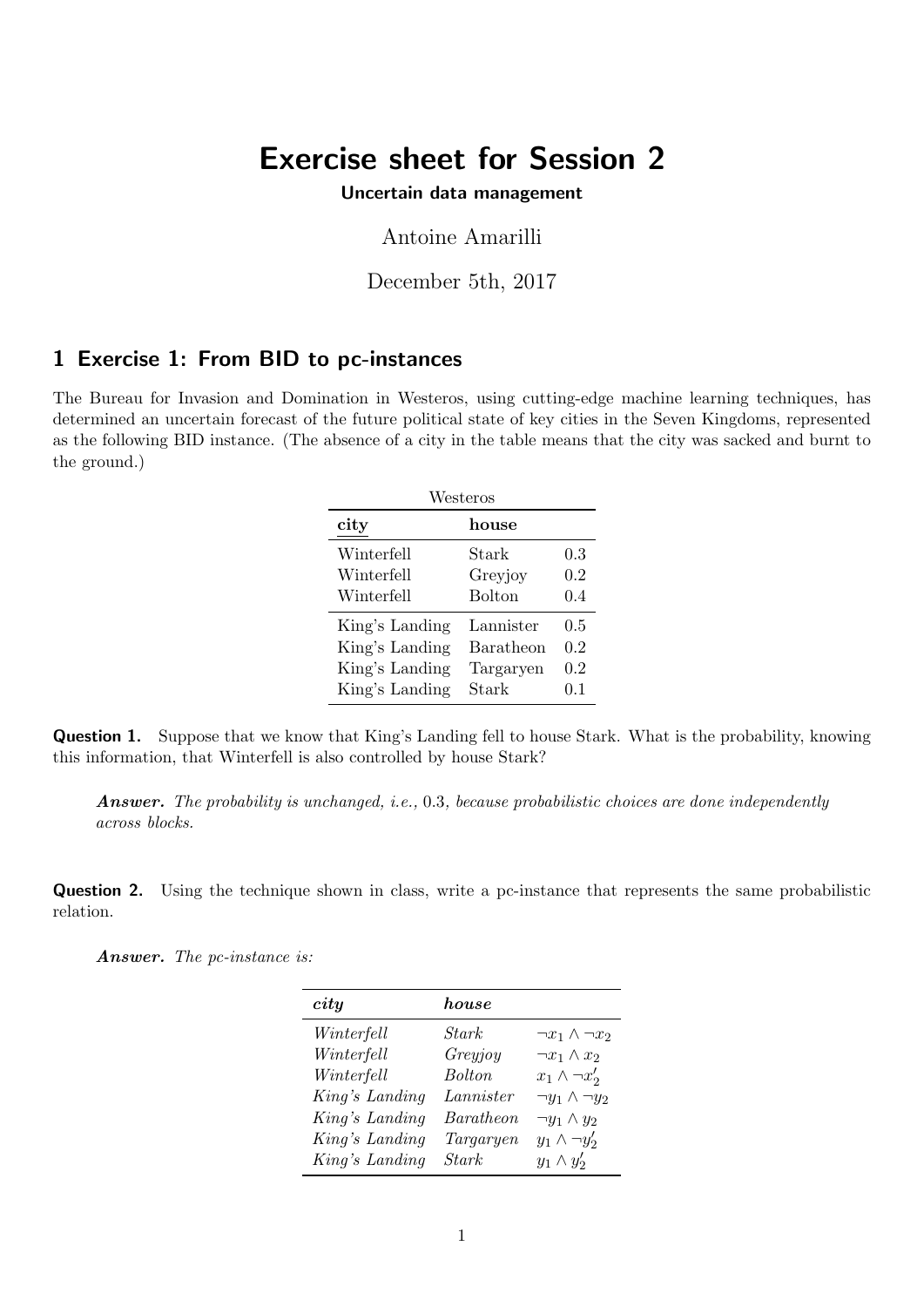The probability that each variable is true is:

- $x_1: 0.5$
- $x_2: 0.4$
- $x'_2$ : 0.2
- $y_1: 0.3$
- $y_2$ :  $2/7$
- $y'_2$ :  $1/3$

Question 3. Describe in plain English the meaning of the variables occurring in the resulting pc-instance for the tuples containing "Winterfell".

#### Answer.

- $x_1$  is true iff Winterfell is controlled by House Bolton or no longer stands
- $x_2$  is only relevant if  $x_1$  is false, in which case it is true iff Winterfell is controlled by house Greyjoy
- $x_2'$  is only relevant if  $x_1$  is true, in which case it is true iff Winterfell no longer stands

**Question 4.** Write a relational algebra query  $Q_1$  that tests whether there is some house that controls two different cities.

#### Answer.

$$
Q_1: \Pi_{\emptyset}(\sigma_{house=house2, city \neq city2}(\rho_{city \rightarrow city2, house \rightarrow house2}(Westeros) \times Westeros))
$$

**Question 5.** How many possible worlds of the BID instance satisfy  $Q_1$ ? What is the probability that the BID instance satisfies  $Q_1$ ? How many valuations of the pc-instance of question 2 satisfy  $Q_1$ ?

Answer. The only world of the probabilistic instance that satisfies the query is:

| Westeros       |              |  |  |
|----------------|--------------|--|--|
| city           | house        |  |  |
| Winterfell     | <b>Stark</b> |  |  |
| King's Landing | <i>Stark</i> |  |  |

The probability of  $Q_1$  is  $0.3 \times 0.1 = 0.03$ .

To satisfy the query in the pc-instance, we must obtain the only possible world that satisfies the query, which means that  $y_1$  and  $y_2'$  must be true and  $x_1$  and  $x_2$  must be false; no constraints are imposed on  $x_2'$  and  $y_2$ . Conversely, all these valuations yield the required possible world. So there are four valuations of the pc-instance that make the query true.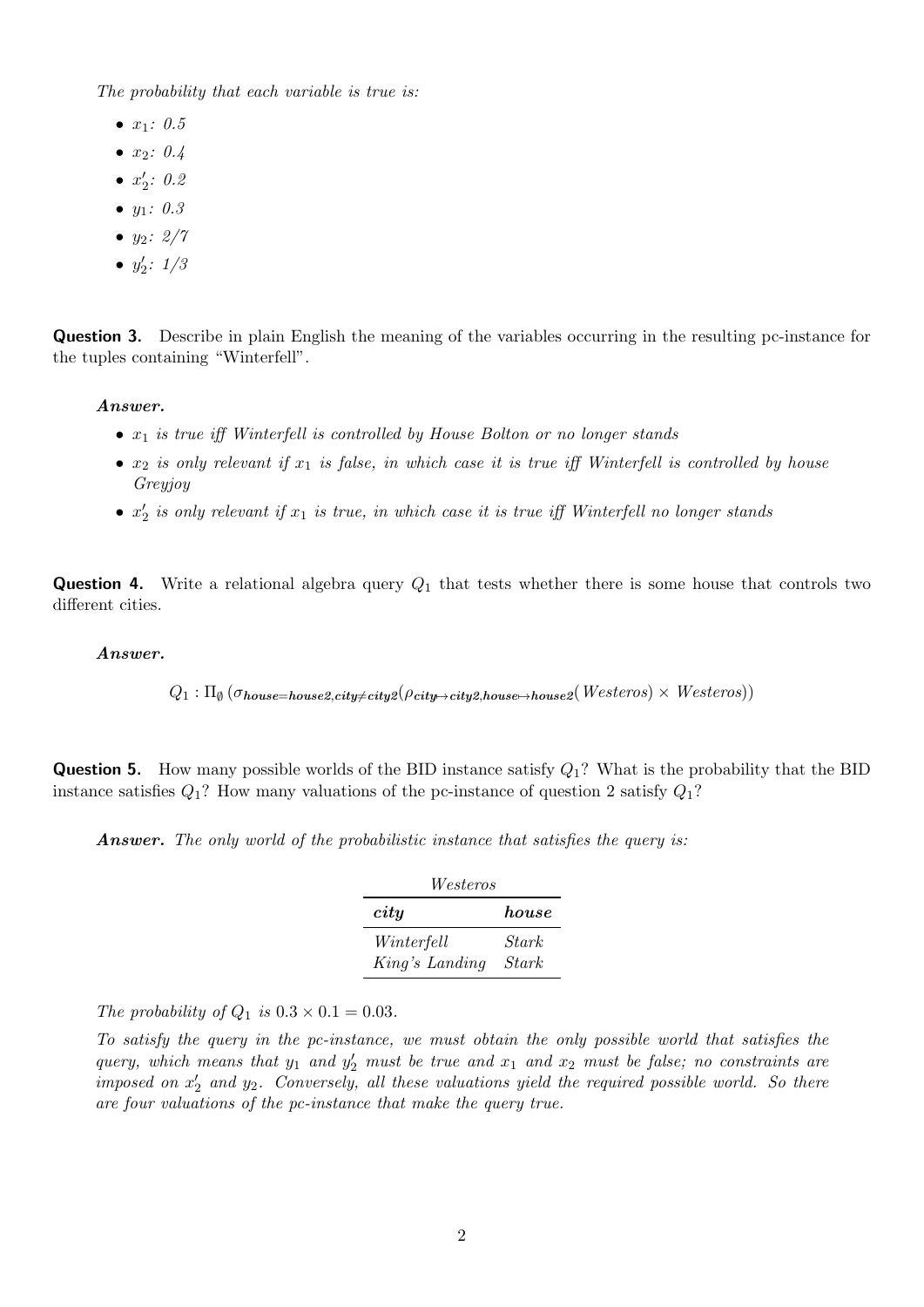**Question 6.** Write a relational algebra query  $Q_2$  that computes which houses control at least one city.

Answer.

$$
Q_2 : \pi_{house}( \mathit{Westeros})
$$

**Question 7.** Construct a pc-instance to represent the output of the query  $Q_2$  (Westeros). How many possible worlds does it have? Compute the probability that house Stark holds some city.

Answer. The pc-instance is the following, with the same probabilities as before:

| house            |                                                   |
|------------------|---------------------------------------------------|
| <i>Stark</i>     | $(\neg x_1 \land \neg x_2) \lor (y_1 \land y_2')$ |
| Greyjoy          | $\neg x_1 \wedge x_2$                             |
| <b>Bolton</b>    | $x_1 \wedge \neg x_2'$                            |
| Lannister        | $\neg y_1 \wedge \neg y_2$                        |
| <i>Baratheon</i> | $\neg y_1 \wedge y_2$                             |
| Targaryen        | $y_1 \wedge \neg y_2'$                            |

There are fifteen different possible worlds. The probability that house Stark holds a city can be computed directly from the annotation, using the fact that the variables are independent, as:

1 –  $(1 - p(x_1) \times (1 - p(x_2))) \times (1 - p(y_1) \times p(y_2'))$ 

This evaluates numerically to  $\frac{37}{100}$ .

**Question 8.** Prove that  $Q_2$ (Westeros) cannot be represented by a TID instance.

Answer. Any TID instance has a maximal possible world, which contains all the tuples of the relation. However, to cover all required possible worlds, the TID would have to contain contain all the tuples of the pc-instance  $Q_2$  (Westeros). However, the instance containing all of these tuples is not a possible world. Hence, we cannot represent  $Q_2$  (Westeros) as a TID instance.

**Question 9.** Prove that  $Q_2$ (Westeros) cannot be represented by a BID instance.

**Answer.** Either the attribute **house** is a key, or it is not a key. If it is a key, then the BID instance amounts to a TID instance, and we conclude by the previous question. If it is not a key, then the BID instance only has possible worlds containing of a single tuple, so it would not represent the possible worlds of  $Q_2$ (*Westeros*) that contain two tuples.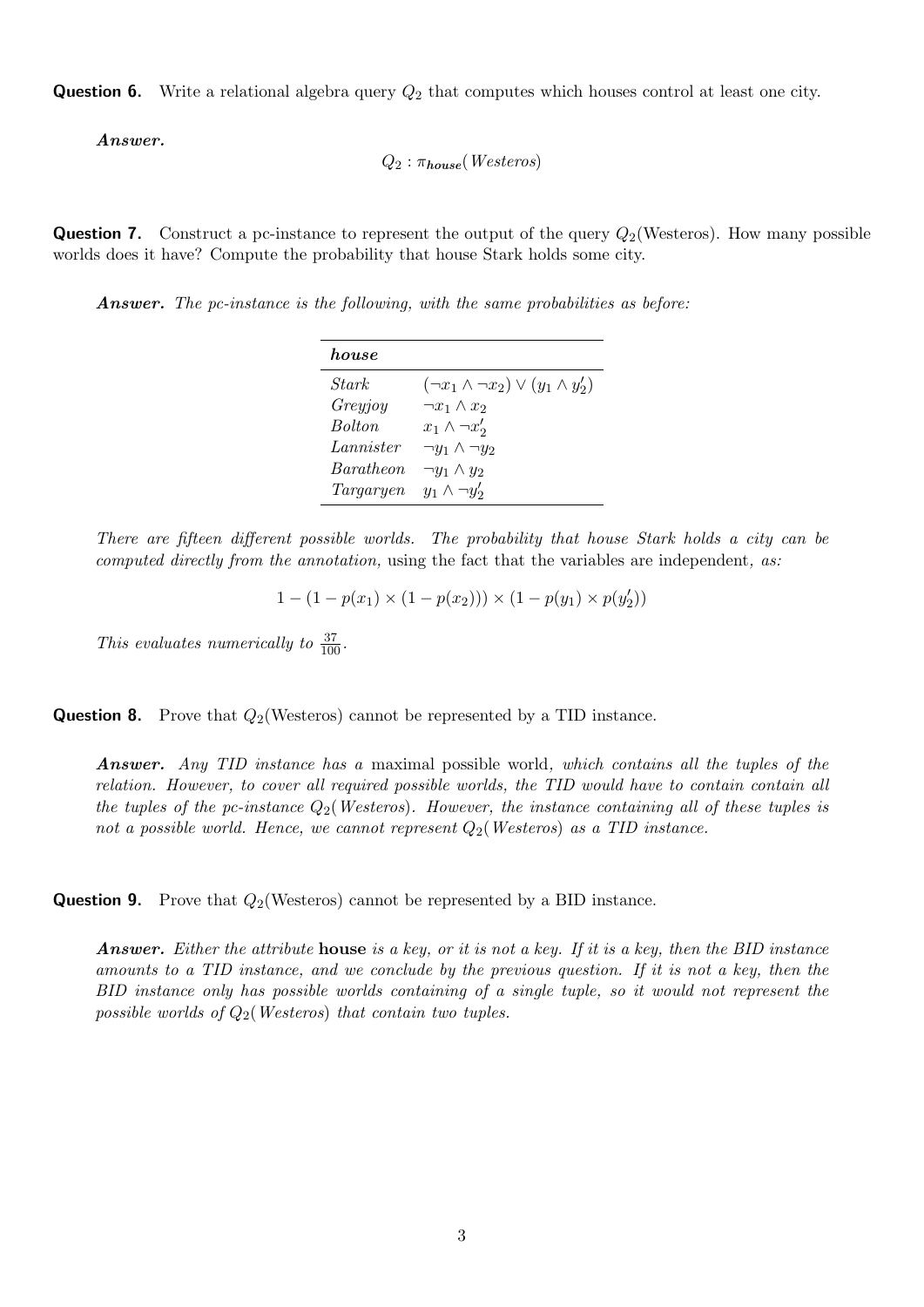## 2 Exercise 2: Adding probabilities to a c-table

Consider the (slightly modified) Boolean c-table obtained in the first question of Exercise 3 for Session 2:

| Classes        |               |                     |      |                             |
|----------------|---------------|---------------------|------|-----------------------------|
| session date   |               | prof                | room |                             |
| $\overline{2}$ |               | Nov 28 Antoine C017 |      |                             |
| 3              |               | Dec 5 Antoine C47   |      | $\neg x_1$                  |
| 4              | Dec 12 Silviu |                     | C47  | $\neg x_1 \wedge \neg x_3'$ |
| 5              | Jan 9         | Silviu              | C47  | $\neg x_1 \wedge x_2$       |
| 6              | Jan 16 Silviu |                     | C47  | $\neg x_1 \wedge x_2$       |

Recall also the semantics of the events:

- $x_1$ : Room C47 collapses. All UDM classes in room C47 must be canceled.
- $x_2$ : D&K students accept to return from vacation. If this does not happen, all UDM classes in January are cancelled.
- $x'_3$ : Silviu is sick on December 12, we must cancel this class.

**Question 1.** Assign the following probabilities that the variables are true:

- $x_1: 0.01$
- $x_2: 0.2$
- $x'_3: 0.1$

Consider the resulting pc-instance. For each tuple, compute the probability that this tuple is present, i.e., the total mass of the possible worlds where it occurs. Construct the TID instance Classes2 on the same tuples, where each tuple carries this probability.

Answer. The TID instance is:

|                |               | $\mathit{Classes2}$ |          |                   |
|----------------|---------------|---------------------|----------|-------------------|
| session        | $\emph{date}$ | $\it prof$          | room     |                   |
| 2              | Nov 28        | Antoine             | C017     |                   |
| 3              | Dec~5         | Antoine             | C47      | 0.99              |
|                | Dec. 12       | Silviu              | $C_{4}7$ | $0.99 \times 0.9$ |
| $\overline{5}$ | Jan.9         | Silviu              | $C_{4}7$ | $0.99 \times 0.2$ |
| 6              | Jan 16        | Silviu              | $C_{4}7$ | $0.99 \times 0.2$ |



Answer.

$$
Q : \pi_{\emptyset}(\sigma_{\text{prof}=\text{``Silviu''}}(Classes))
$$